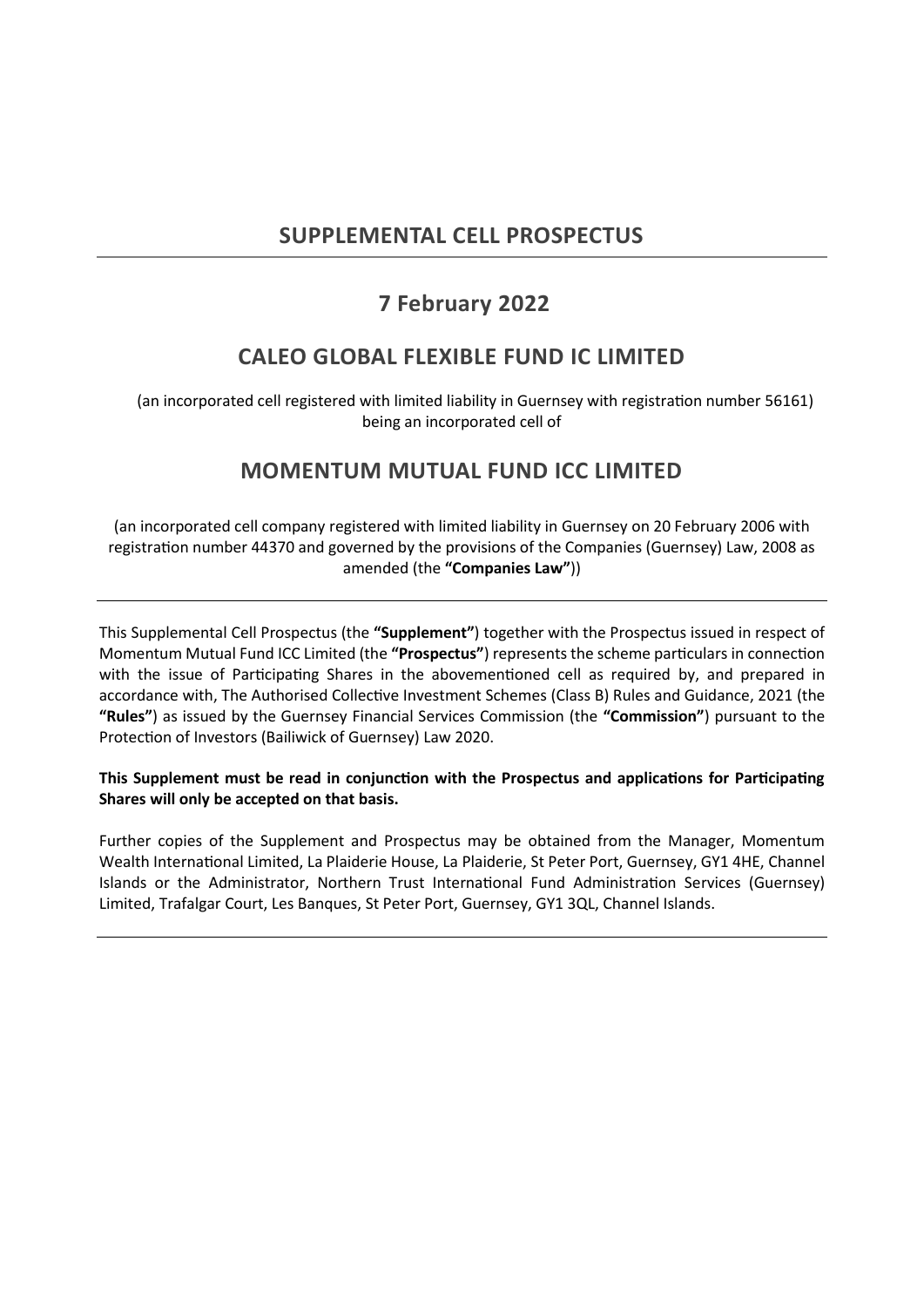This is a Supplement to the prospectus (the "**Prospectus**") dated 2 January 2020 of Momentum Mutual Fund ICC Limited (the "**Company**") relating to Caleo Global Flexible Fund IC Limited (the "**Cell**"), an incorporated cell of the Company registered on 22 January 2013. The Cell was registered with the name "Caleo Global Balanced Fund IC Limited" and changed its name to "Caleo Global Flexible Fund IC Limited" on 12 June 2015.

This Supplement contains information which is specific to the Cell. The Prospectus of the Company contains further important information in relation to the Company, its management and operation and its incorporated cells (the "**cells**") that applies to the Company as a whole and to each cell, including the Cell. This Supplement should be read in conjunction with the Prospectus of the Company and the memorandum of incorporation and the articles of incorporation of the Cell (the "**Cell Articles**") and applications for Participating Shares will be accepted only on that basis. Copies of the Prospectus of the Company and the Cell Articles may be obtained from the Manager or the Administrator upon request.

Where not otherwise defined in this Supplement, capitalised terms shall bear the meaning ascribed to them in the Prospectus and/or the Cell Articles, as the context requires.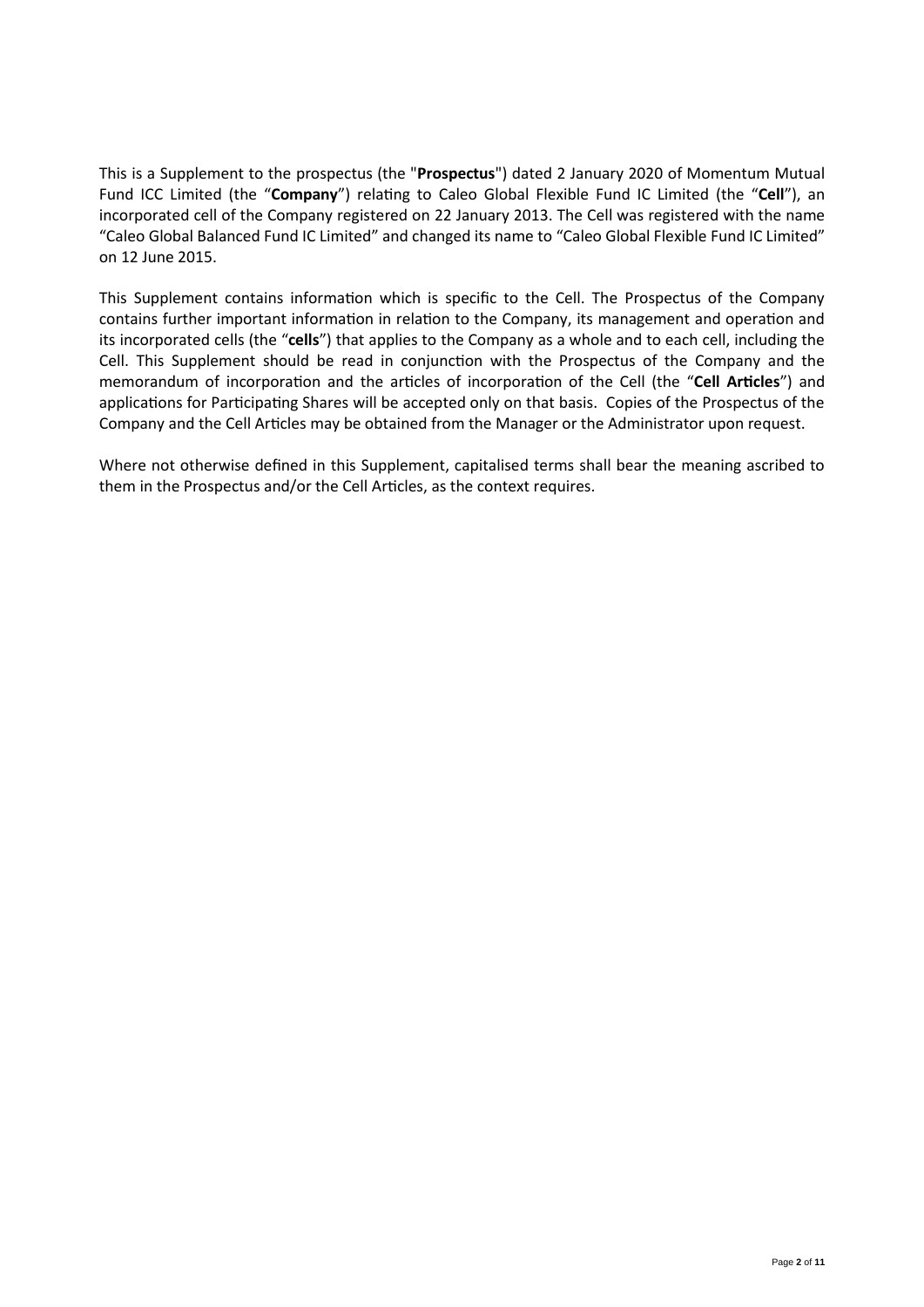#### **INFORMATION SUMMARY**

| <b>Classes of Participating Shares:</b> | Means the different classes of participating redeemable<br>preference shares as may be issued to Shareholders in<br>accordance with the Cell Articles bearing such rights and<br>characteristics as set out hereto. Currently, the following Classes<br>of Participating Shares are issued in respect of the Cell:<br>Class A USD Shares, priced and valued in US Dollars.                                                                                                     |
|-----------------------------------------|--------------------------------------------------------------------------------------------------------------------------------------------------------------------------------------------------------------------------------------------------------------------------------------------------------------------------------------------------------------------------------------------------------------------------------------------------------------------------------|
| <b>Subscription Price:</b>              | For Class A USD Shares, the initial offer price will be calculated on<br>the date of subscription and notified to shareholders thereafter<br>set out on the contract note in respect of the subscription.<br>Following the initial offer period Participating Shares will be<br>issued on any Dealing Day at prices reflecting the NAV per Share<br>of such Class as at the applicable Valuation Point.<br><b>Subscription Charge:</b><br>Means 0% of the subscription amount. |
|                                         |                                                                                                                                                                                                                                                                                                                                                                                                                                                                                |
| Dealing Day:                            | Means each Business Day                                                                                                                                                                                                                                                                                                                                                                                                                                                        |
| Minimum Initial Investment:             | Means US\$7,500 (or currency equivalent).                                                                                                                                                                                                                                                                                                                                                                                                                                      |
| Minimum Subsequent Investment:          | Means US\$500 (or currency equivalent).                                                                                                                                                                                                                                                                                                                                                                                                                                        |
| Minimum Redemption:                     | Means not less than US\$10 (or currency equivalent).                                                                                                                                                                                                                                                                                                                                                                                                                           |
| Base Currency of the Cell:              | US Dollars.                                                                                                                                                                                                                                                                                                                                                                                                                                                                    |
| Dividend Policy:                        | No dividends will be paid. All income received will be reinvested.                                                                                                                                                                                                                                                                                                                                                                                                             |

# **THE ATTENTION OF INVESTORS IS DRAWN TO THE RISK WARNINGS CONTAINED IN SECTION D AND WITHIN THE PROSPECTUS.**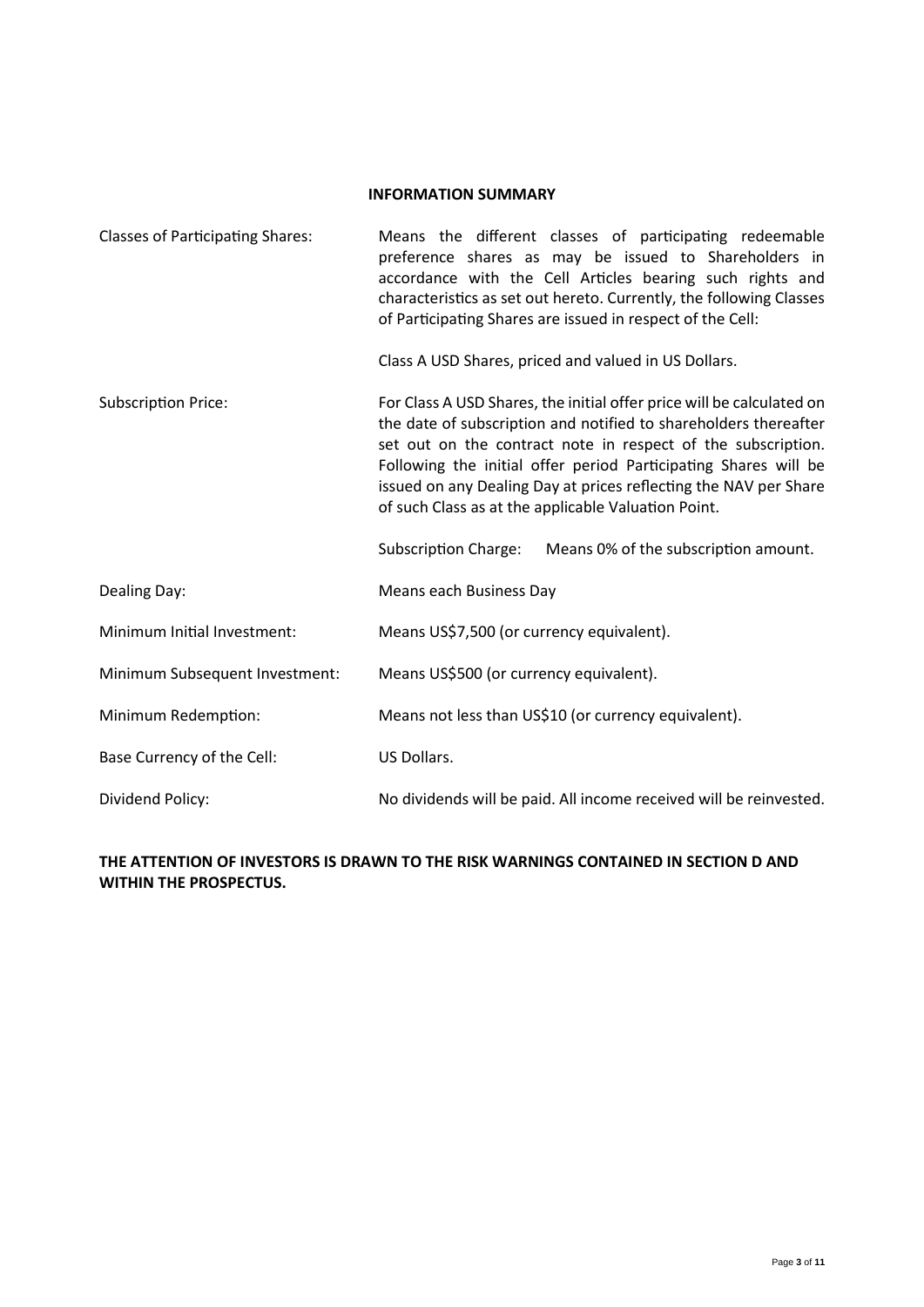### **FUND CHARACTERISTICS**

### *A.* **A. Investment Objective**

The primary objective of the Cell is capital appreciation in real terms over the investment horizon. The Cell is ideally suited to investors with a moderate to aggressive risk tolerance (measured in the base currency of the Cell) over an investment cycle of five years or longer. The diversified portfolio invests into a wide range of asset classes including cash, fixed income, equities, property and commodities. As this portfolio is global in nature, exposure will be taken in a wide range of currencies and markets.

## **B. Investment Policy**

The Cell intends to achieve its investment objective through a diversified global portfolio that invests, via other collective investment funds, exchange traded funds and transferable securities across a broad range of asset classes and currencies in varying proportions over time. These classes include international equities, bonds, property, money market instruments, commodities and multi asset portfolios.

The Cell has flexibility in terms of currencies and asset allocation both between and within asset classes, countries, and regions with at least 50% of its assets invested in developed markets.

The Cell may invest in the units of collective investment schemes which are also managed by the Manager or an associate of the Manager. Neither the Manager nor any such associated company shall be liable to account to investors for any profit, charges or remuneration made or received by the Manager or any such associated company and the Manager's fee shall not be abated thereby.

The Cell may invest in forward foreign currency exchange contracts for hedging purposes.

## **C. Investment Restrictions**

The Cell's exposure to asset classes through portfolios of collective investment schemes or other similar schemes, or transferable securities will be as follows:

0% - 80% Cash and/or Money Market 0% - 60% Bonds/Fixed Income 20% - 100% Equities 0% - 40% Property 0% - 10% Commodities 0% - 80% Multi Asset Portfolios

In certain market conditions or to accommodate anticipated Shareholder redemptions, the Manager may elect to temporarily maintain a higher degree of liquidity and exceed the Cell's intended Cash and/or Money Market limit. In such instances, the Manager will continue to exercise prudent diversification of the investment portfolio at all times.

The Cell shall not have more than a 50% exposure of the Cell's NAV into any individual collective investment scheme, unless that scheme shall have appointed more than one sub-investment manager, in which case the limit shall be 70%. The Manager will invest in at least three collective investment schemes or other similar schemes.

Equity securities to be considered for inclusion in the Cell must be listed on exchanges that have obtained full membership of the World Federation of Exchanges or be listed on exchanges that have been subject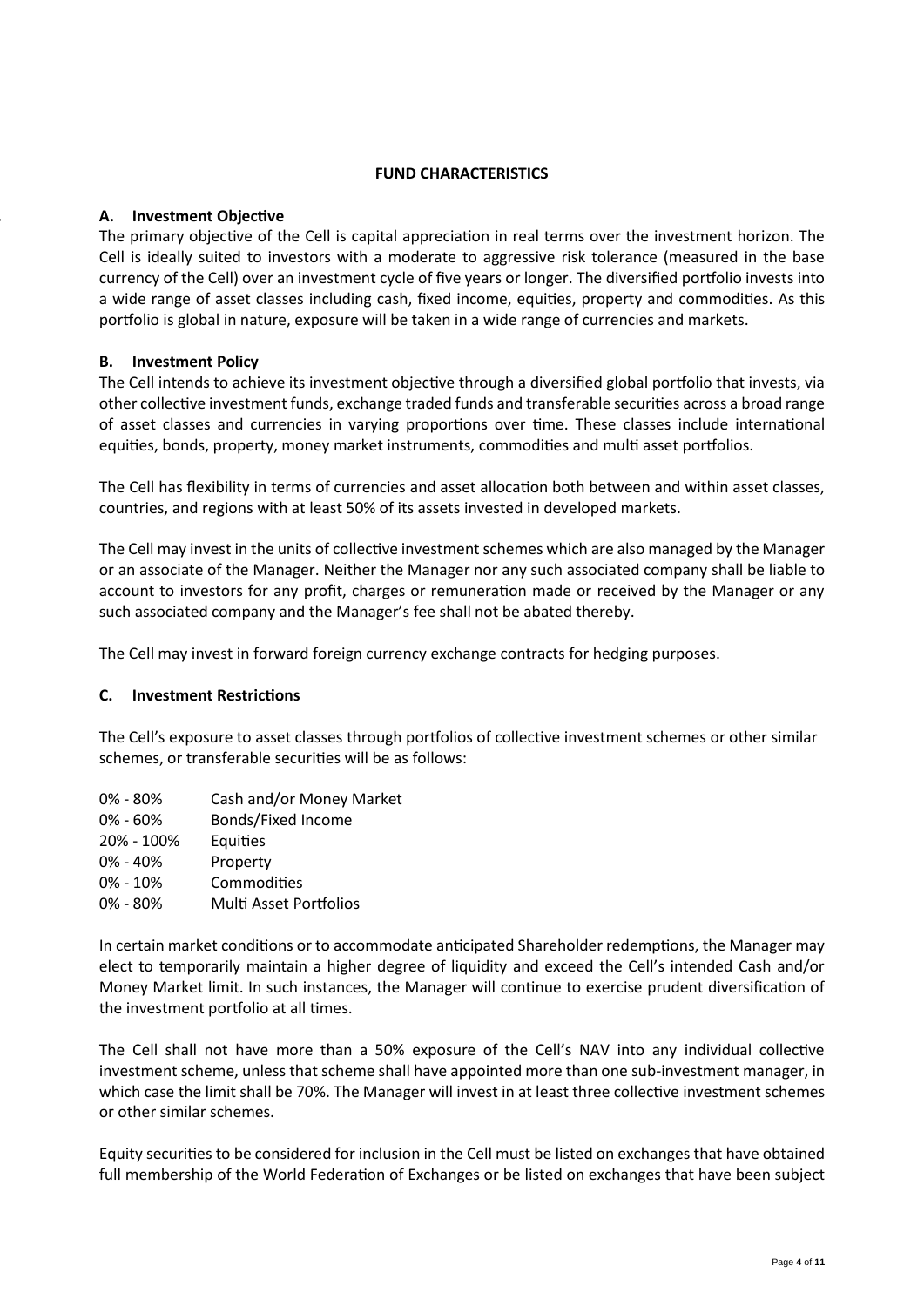to the due diligence guidelines prescribed in Board Notice 90 of 2014, Chapter VI or listed on exchanges (such as the New York and London Stock Exchanges) approved for this purpose by the FSCA.

The Cell shall not have more than a 10% exposure of the Cell's NAV into any single transferable security. In the case of investments in transferable securities issued by companies with a market capitalisation of less than USD 1 billion at the time of purchase, this limit is reduced to 5%.

All exchange traded funds (or other similar schemes) held by the Cell will be listed for trading on exchanges that have obtained full membership of the World Federation of Exchanges, or listed on exchanges that have been subject to the due diligence guidelines prescribed in Board Notice 90 of 2014, Chapter VI or listed on exchanges (such as the New York and London Stock Exchanges) approved for this purpose by the Financial Sector Conduct Authority ("FSCA") of South Africa.

The Cell will not include derivative instruments with the exception of investments in forward foreign currency exchange contracts for the purpose of mitigating exchange rate risk against both the benchmark and the base currency but not for speculative purposes or otherwise. Unlisted derivative instruments will be limited to unlisted forward currency, interest rate, index swap or exchange rate swap transactions. No uncovered positions will be allowed. Gearing and leveraging for investment purposes will not be allowed.

No borrowing will be undertaken by the Cell other than to meet short-term liquidity requirements in this Cell. Borrowing will be limited to 10% of the NAV of the Cell and such borrowing will only be undertaken for purposes of meeting obligations in relation to the administration of the scheme relating to settlement of purchase and sale transactions and redemptions of Participating Shares. For such purpose the securities of the Cell may be pledged. The Cell is not permitted to enter into any form of borrowing or loan arrangement with other cells of the Company nor other collective investment schemes of the Manager.

The Cell shall not invest in a fund of funds or a feeder fund.

Investment in commodities will be restricted to instruments that track the performance of certain commodities that derive their value from precious metals (such underlying metals will be those defined in terms of the South African Precious Metals Act, 37 of 2005.) Such instruments will be listed and dealt with in accordance with the Exchange restrictions referred to above. For the avoidance of doubt, the Cell will not invest directly in physical commodities or soft commodities and investment in an instrument that compels the acceptance of physical delivery of a commodity is also prohibited.

The Cell is prohibited from entering into any prime brokerage agreements*.*

The Cell will not hold any direct investment in real estate nor will it invest in interests in real estate (including options or rights) but may invest in shares in real estate companies and property collective investment schemes which invest directly in real estate.

The Cell may not hold any collective investment schemes which are unregulated.

The Cell will not invest in exchange traded funds with leveraged exposure to underlying assets nor will it invest in synthetic exchange traded funds.

The risk profile of portfolios of collective investment schemes to qualify for inclusion in the Cell will be characterised by either: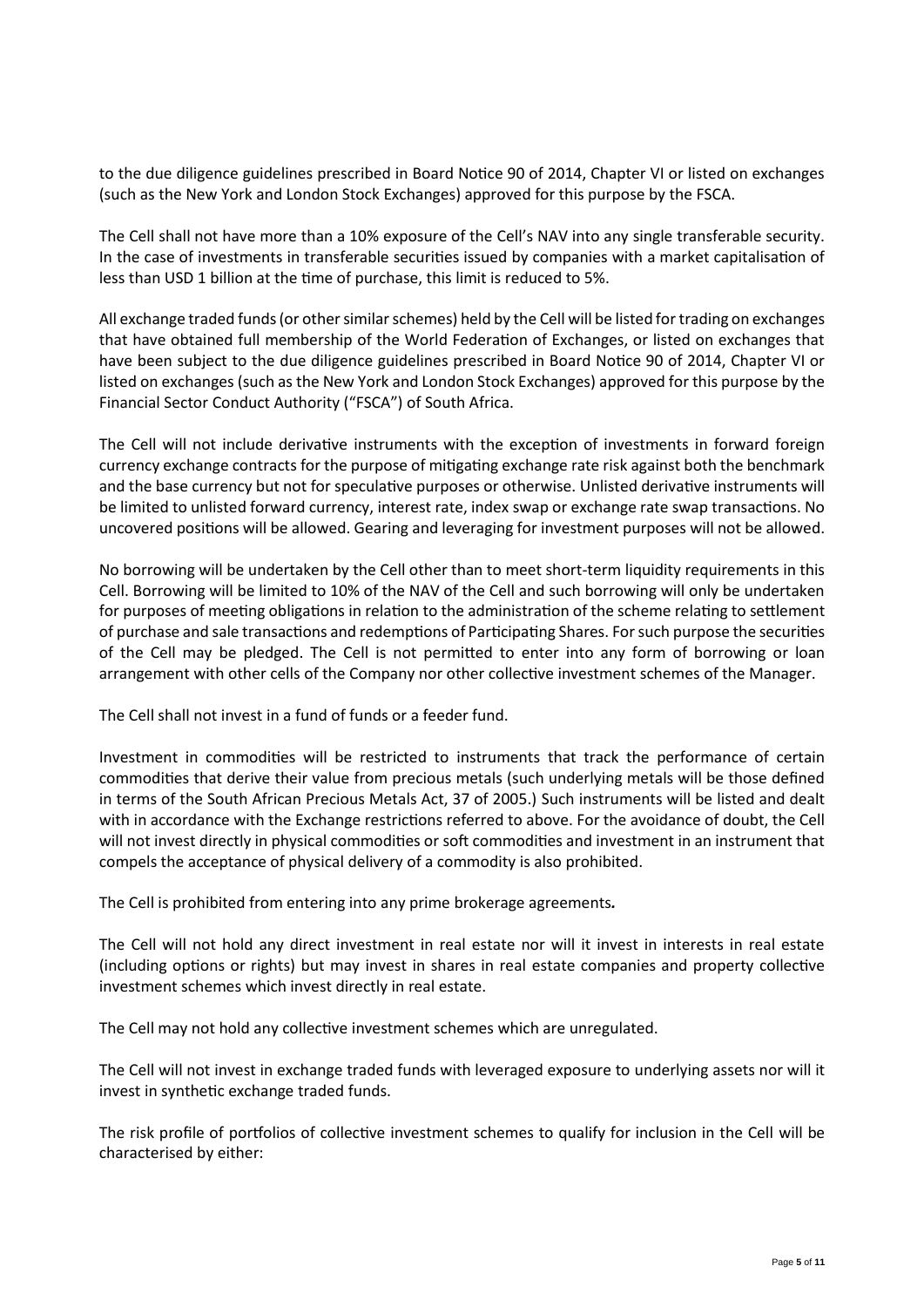- (a) being authorised in terms of section 65 of the Collective Investment Schemes Control Act 2002 of South Africa;
- or
- (b) if not authorised in terms of section 65 of the Collective Investment Schemes Control Act 2002 of South Africa, the portfolio must meet the following minimum requirements:
	- (i) 90% of equity securities held by the portfolios must be listed on exchanges that have obtained full membership of the World Federation of Exchanges or be listed on exchanges that have been subject to the due diligence guidelines prescribed in Board Notice 90 of 2014, Chapter VI or listed on exchanges (such as the New York and London Stock Exchanges) approved for this purpose by the FSCA;
	- (ii) borrowings permitted only to the amount of 10% of the value of the portfolios and such borrowing will only be undertaken for purposes of meeting obligations in relation to the administration of the scheme relating to settlement of purchase and sale transactions and redemptions of shares;
	- (iii) derivative instruments may only be used for efficient portfolio management;
	- (iv) unlisted derivative instruments may only be allowed for the portfolios as unlisted forward currency, interest rate or exchange rate swap transactions;
	- (v) no uncovered derivative positions will be allowed in the portfolios;
	- (vi) no gearing (leveraging) will be allowed for the portfolios;
	- (vii) no scrip borrowing will be allowed for the portfolios; and
	- (viii) exchange traded funds and collective investment schemes that invest in synthetic instruments will not be allowed.

The Directors are permitted to amend the preceding investment objectives, policy and restrictions (including any borrowing and hedging powers) applicable to the Cell provided that no material changes shall be made without providing Shareholders with sufficient notice to enable them to redeem their Participating Shares before the amendment takes effect. Shareholders are not required to approve the amendment of the preceding investment objectives, policy and restrictions (including any borrowing and hedging powers) applicable to the Cell although the Directors reserve the right to seek approval if they consider it appropriate to do so. In seeking approval from the Shareholders as aforesaid the Directors may also request Shareholders to approve a general waiver of the aforementioned notice of the proposed amendments to the investment objectives, policy and restrictions (including any borrowing and hedging powers). Shareholders should note that the waiver, if passed, would apply to all Shareholders regardless of whether or not they voted in favour of the waiver. In any case, such approval(s) would be sought by means of an Extraordinary Resolution of the Cell.

### **D. Risk Warnings**

**Currency Risk** - The rate of exchange between various currencies is a direct consequence of supply and demand factors as well as relative interest rates in each country, which are in turn materially influenced by inflation and the general outlook for economic growth. The investment return, expressed in the investor's domestic currency terms, may be positively or negatively impacted by the relative movement in the exchange rate of the investor's domestic currency unit and the currency units in which the Cell's investments are made. Investors are reminded that the Cell may have multiple currency exposure.

**Fixed Income Investments Risk** - The primary risk in relation to fixed income investment is that the issuer will default on payment of the interest when due or on repayment of the capital at maturity. If bought on issue and held to maturity then bonds issued by first world governments, supra-national institutions and first class financial institutions generally carry little default risk. In this circumstance, however, they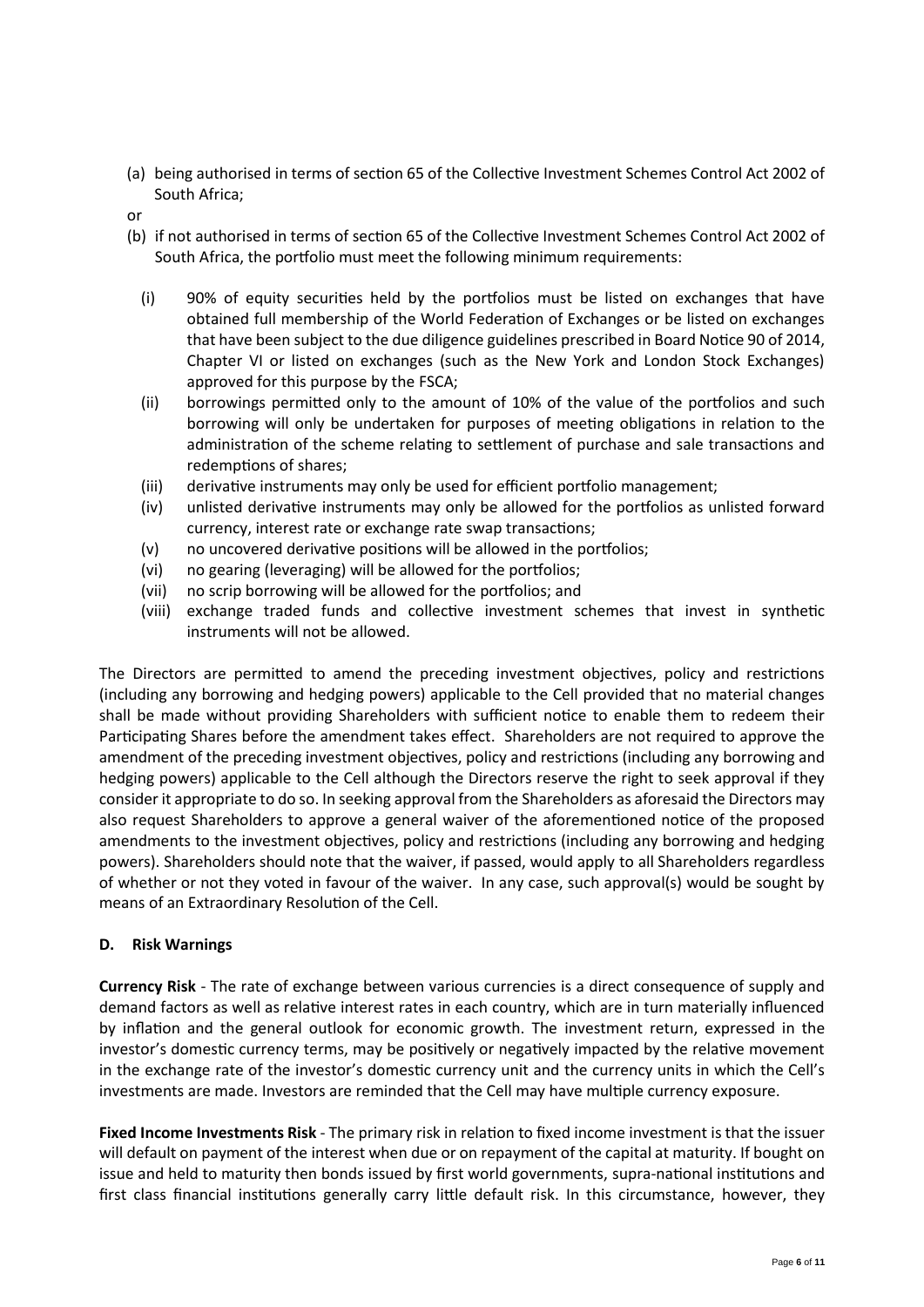become an illiquid investment. If access to your money subsequently becomes necessary, only the current market value will be realisable. The current market value will depend on how interest rates and their future prospects have moved since the bond was issued. The level of market demand and supply will also play a part.

**Equity Investments Risk** - Investing in equity shares means you are taking a stake in the performance of that company, participating in the profits it generates by way of dividends and any increase in its value by way of a rise in its share price. If the company fails, however, all your investment may be lost with it. The share price does not reflect a company's actual value, rather it is the stock market's view of a company's future earnings and growth potential, coupled with the level of demand for it, that drives the share price higher or lower as the case may be. Demand is a function of the market's assessment of which countries, industry sectors and individual companies offer the best prospects for growth. That assessment is influenced by a whole array of economic and political considerations.

**Property Investment Risk** – Investments into direct property funds involve unavoidable stamp duty payable to governments, as well as very poor liquidity. In the event of a sharp decline in property markets, property funds may suspend their NAVs as a result of heavy redemptions placed by investors which cannot be met due to the illiquidity of the underlying assets. Property investments also tend to involve a degree of gearing, which can reduce returns in periods of declining market values.

**Multi Asset Portfolios Risk** – These portfolios invest in a combination of asset classes including but not limited to investments in the equity, bond, money and property markets within an individual collective investment scheme. The underlying risk and return objectives of individual portfolios may vary as dictated by each portfolio's mandate and stated investment objective and strategy. In the event that the portfolio has a significant exposure to an illiquid asset class, redemptions may not necessarily be realised immediately.

**Commodities Investment Risk** - Investments in commodity funds may include but is not restricted to precious metals, minerals, basic foodstuffs such as wheat and pork. These goods tend to offer diversification away from conventional asset classes like bonds and equities. Investments in commodities may subject the Cell to greater volatility than instruments in traditional securities. The value of commodities may be affected by changes in overall market movements, commodity index volatility, changes in interest rates, or factors affecting a particular industry or commodity, such as drought, floods, weather, livestock, disease, embargoes, tariffs and international economic, political and regulatory developments.

**Concentration Risk -** Although it is the investment policy to diversify the Cell's investment portfolio, the Cell may at certain times hold a few, relatively large investments (in relation to its capital). The Cell could be subject to significant losses if it holds a large position in a particular investment that declines in value or is otherwise adversely affected.

### **General Risks**

- Past performance of any investment is not necessarily a guide to the future.
- Fluctuations in the value of underlying funds and the income from them and changes in interest rates mean that the value of the Cell and any income arising from it may fall as well as rise and is not guaranteed.
- Deductions of charges and expenses mean that you may not get back the amount you invested.
- The fees charged by service providers to the Cell and the underlying fund managers are not guaranteed and may change in the future.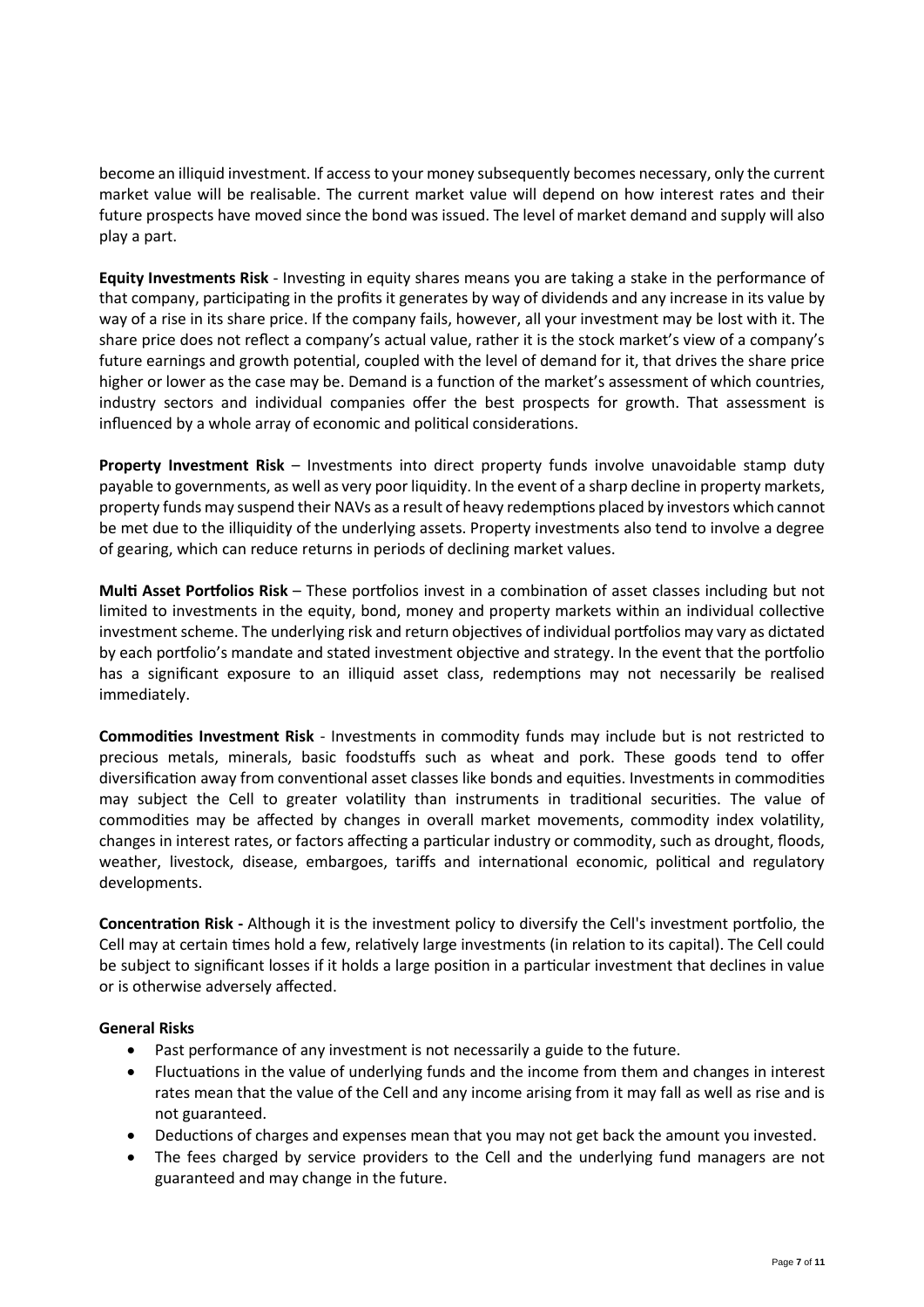- The risks inherent in investments, which are higher risk investments, are greater than for other investments. Such higher risk investments may be subject to sudden and large falls in value. Higher risk investments include, but are not limited to, investments in smaller companies, even in developed markets, investments in emerging markets or single country debt or equity funds and investments in high yield or non-investment grade debt.
- The Cell will contain shares or units in funds that invest internationally. The value of your investment and the income arising from it will therefore be subject to exchange rate fluctuations.
- The Cell may contain shares or units in funds that do not permit dealing every day. Investments in such funds will only be realisable on their dealing days. It is not possible to assess the proper market price of these investments other than on the relevant fund's dealing days.
- Certain unregulated collective investment schemes may permit a greater degree of leverage than is permitted with investment funds that are available to the general public in the UK. Such collective investment schemes have a greater underlying volatility, which increases the risk of loss.

The Directors may determine to issue further Classes of Participating Shares in the Cell with different rights attaching thereto and, in particular, although all Classes will benefit from the same underlying securities and investment objectives and policy different Classes may from time to time be subject to different fees payable. To the extent that the Cell has more than one Class of Participating Shares subject to different fees, the Administrator shall keep separate books and records for each Class of Participating Share and shall allocate the appropriate fees to each Class.

## **E. Share Dealing**

Subscriptions: In accordance with the procedures set out in the Prospectus, the application form to subscribe must be completed and received, with cleared funds, by the Administrator no later than 12.00 noon (Guernsey time) one business day before the relevant Dealing Day.

Redemptions: Written notice to redeem must be received by the Administrator by 12.00 noon (Guernsey time) one Business Day before the relevant Dealing Day. Subject to any liquidity constraints applicable to the Cell's investments, the proceeds of redemption will be paid to investors within five Business Days after the relevant Dealing Day.

Further details of the share dealing policies and procedures in respect of the Participating Shares, including the timeframes for the issuance of contract notes, are set out in the Prospectus of the Company.

### **F. Sub-Investment Manager**

Pursuant to the Sub-Investment Management Agreement, the Investment Manager has appointed Caleo Capital (Pty) Limited, (a South African registered company whose registered office is at Atlantic House, Glenhove Square, 71 4th Street, Houghton, South Africa, 2198), as sub-investment manager to the Cell and to any Trading Subsidiaries of the Cell (the "**Sub-Investment Manager**"). Pursuant to the terms of the Sub-Investment Management Agreement, the Sub-Investment Manager is responsible for the investment of the Cell's assets and has discretionary authority to invest the same in accordance with the objective, policy and investment restrictions set out in this Supplement.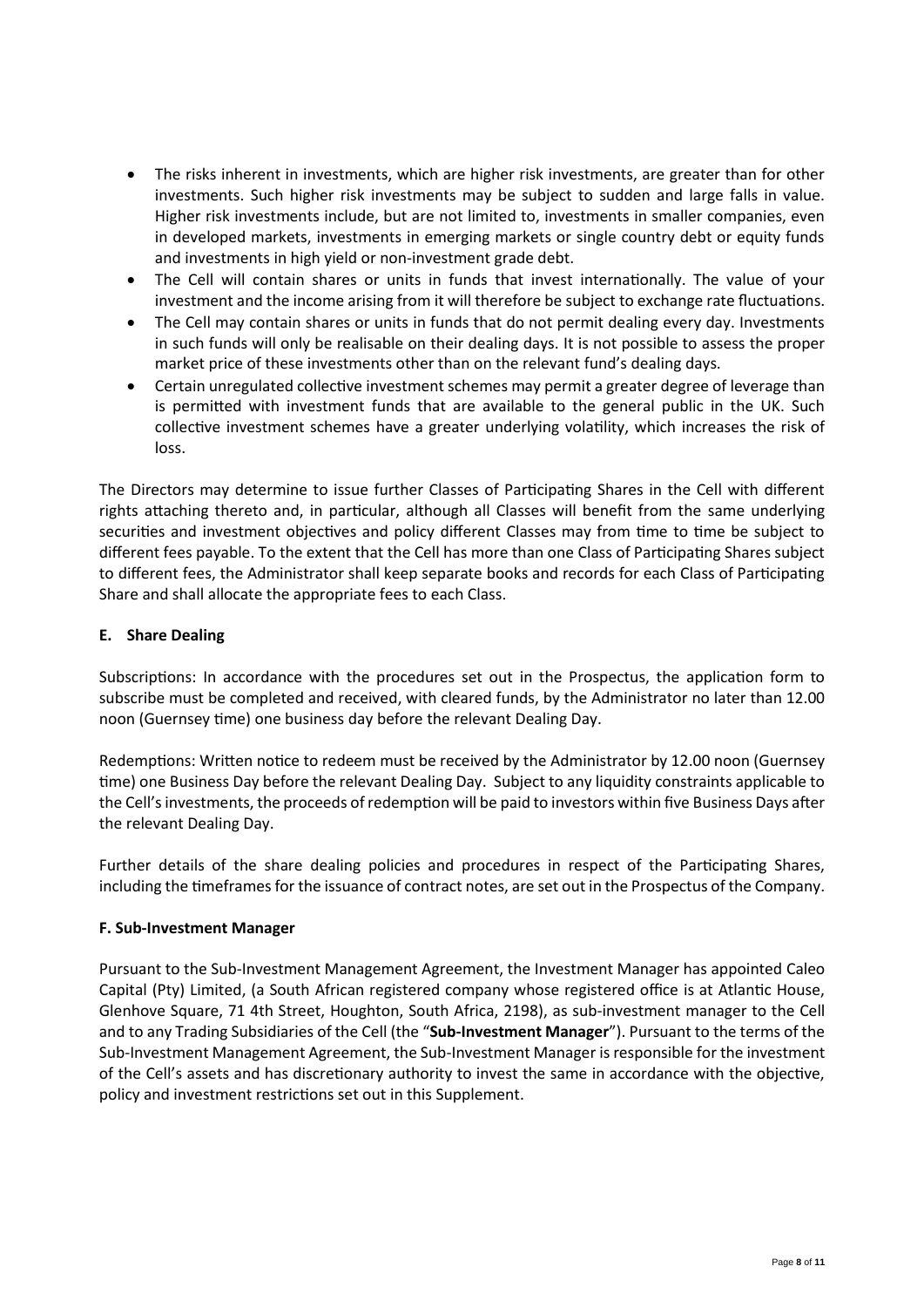### **G. Distribution Partner**

Pursuant to the Distribution Agreement, the Directors and the Manager have appointed Caleo Capital (Pty) Limited (a South African registered company whose registered office is at Atlantic House, Glenhove Square, 71 4th Street, Houghton, South Africa, 2198), as distribution partner to promote and market the Cell (the "**Distribution Partner**").

### **H. Fees and Expenses**

The Commission has agreed to disapply rule 2.08(9) of the Rules in relation to the Cell. Accordingly, it is possible that Shareholders may indirectly bear additional charges by virtue of the Cell's investment in other collective investment schemes which are also managed by the Manager.

### **Investment Management Fee**

Pursuant to the Investment Management Agreement, the Investment Manager is entitled to a fee for the services rendered to the Cell (the "**Investment Management Fee**"). In respect of the Class A USD Shares, the Investment Management Fee will equal to 1.00% of the NAV of the Cell attributable to the Class A USD Shares per annum. The Investment Management Fee will accrue as at each Valuation Point, based on the current valuation and is payable monthly in arrears.

The Cell will be subject to a minimum Investment Management Fee of US\$20,000 per annum. The minimum Investment Management Fee will be borne by the Classes on a pro rata basis by reference to their respective NAVs. This minimum excludes the Sub-Investment Management fees detailed above and relates to the net portion of Investment Management Fee of 0.15% only.

### **Sub-Investment Management Fee**

Pursuant to the Sub-Investment Management Agreement, the Sub-Investment Manager is entitled to a fee for the services rendered to the Cell (the "**Sub-Investment Management Fee**"). In respect of the Class A USD Shares, the Sub-Investment Management Fee will equal to 0.85% of the NAV of the Cell attributable to the Class A USD Shares per annum. The Sub-Investment Management Fee will be paid out of the fee received by the Investment Manager. The Sub-Investment Management Fee will accrue as at each Valuation Point, based on the current valuation and is payable monthly in arrears.

### **Management and Administration Fee**

Pursuant to the Management Agreement and Administration Agreement, the Manager and the Administrator shall be entitled to the payment of a fee (the "**Management and Administration Fee**") for the services rendered in connection with the Cell. The Management and Administration Fee will accrue as at each Valuation Point, based on the current valuation of the Cell and is payable monthly in arrears. The Management and Administration Fee will be shared between the Manager and the Administrator on such terms as agreed between themselves.

The Management and Administration Fee will be chargeable on a sliding scale, in respect of all Share Classes, as follows:

| NAV of the Cell                                                | Fee (per annum) |
|----------------------------------------------------------------|-----------------|
| Up to US\$30m                                                  | 0.35%           |
| From US\$30m to US\$60m                                        | 0.30%           |
| Over US\$60m                                                   | 0.25%           |
| Minimum Management and Administration Fee US\$22,000 per annum |                 |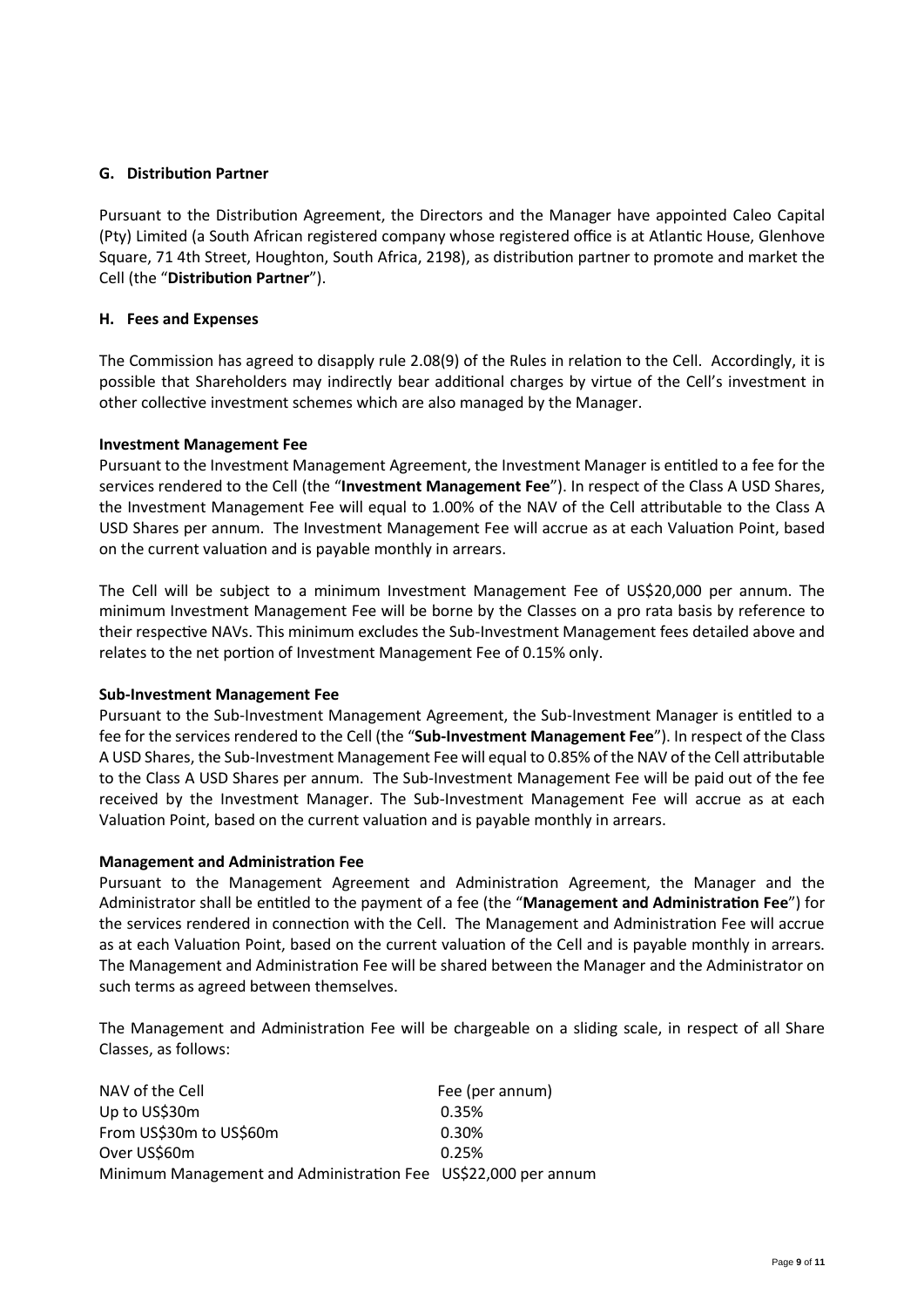The minimum Management and Administration Fee will be borne by the Classes on a pro rata basis by reference to their respective NAVs.

#### **Custodian Fee**

Pursuant to the Custodian Agreement, the Custodian is entitled to the payment of a fee (the **"Custodian Fee"**) for the services rendered in connection with the Cell. The Custodian Fee will accrue as at each Valuation Point, based on the current valuation and is payable monthly in arrears.

The Custodian Fee will be chargeable on a sliding scale, in respect of all Share Classes, as follows:

| <b>Band</b>             | Fee (per annum)     |
|-------------------------|---------------------|
| Up to US\$30m           | 0.05%               |
| From US\$30m to US\$60m | 0.04%               |
| FromUS\$60m to US\$100m | 0.03%               |
| Over US\$100m           | 0.02%               |
| Minimum Custodian Fee   | US\$8,000 per annum |

The minimum Custodian Fee will be borne by the Classes on a pro rata basis by reference to their respective NAVs.

Additional transaction fees may also apply. In addition the Custodian may be entitled to charge and recover transaction fees, external costs and third party fees (including sub-custodian fees) reasonably incurred and as agreed in advance by the Manager.

#### **Distribution Partner Fee**

No Distribution Fee will be payable by the Cell.

#### **Fee Increases**

The above quoted fees which are directly payable by the Cell shall only be increased subject to Shareholders being provided with sufficient notice to enable them to redeem their Participating Shares before the amendment takes effect. Shareholders will not be required to approve increases in fees payable by the Cell although the Directors reserve the right to seek approval if they consider it appropriate to do so. In seeking approval from the Shareholders as aforesaid the Directors may also request Shareholders to approve a general waiver of the aforementioned notice. Shareholders should note that the waiver, if passed, would apply to all Shareholders regardless of whether or not they voted in favour of the waiver. In any case, such approval(s) would be sought by means of an Extraordinary Resolution of the Cell.

#### **Directors' Fees**

The Directors' fees in respect of the Cell shall not exceed US\$20,000 in any twelve month period. In addition, the Directors shall be entitled to be repaid for all reasonable out of pocket expenses properly incurred by them in the performance of their duties to the Cell. Such fees and expenses shall be paid out of the assets of the Cell alone and not from the cellular assets of other Cells of the Company or assets of the Company itself.

#### **Transaction Fees**

Fees will be levied on all transactions placed in relation to the underlying assets of the Cell.